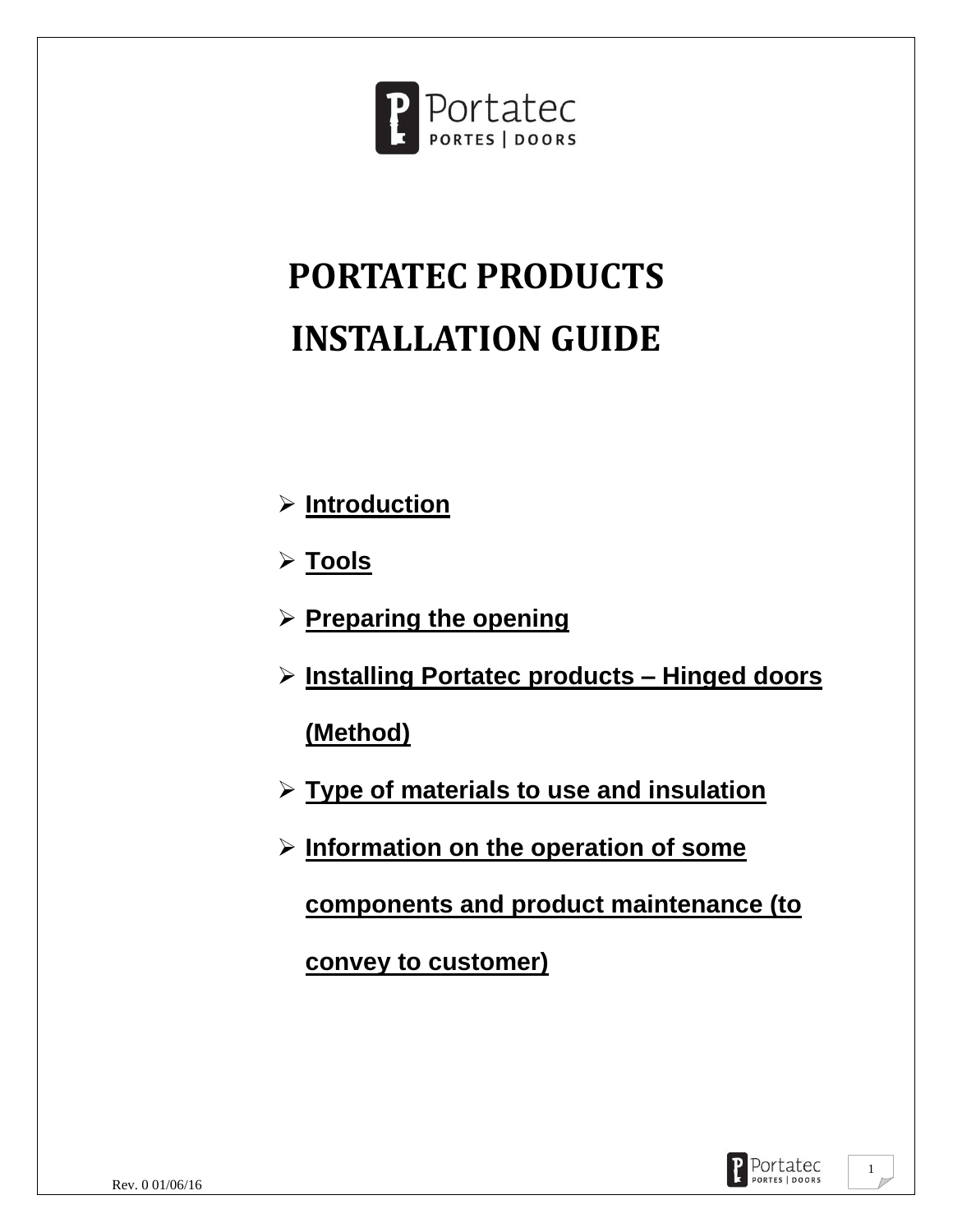## **Introduction:**

Before installation, it is important to read, understand, and apply the standards, codes, and instructions provided by the manufacturer Portatec.

First and foremost, the Portatec product must have been shipped and stored safe from any damages.

Prior to commencing work, make sure you have received the right product and verify its dimension, width, and height. Also verify that the product is not damaged. You should not install the product if it is damaged; instead, please notify the manufacturer.

#### **Tools:**

Tools needed:

- Level
- Square
- Measuring tape
- Caulking (caulking gun)
- Wood shims
- Hammer
- Screwdriver and socket set
- Screws (long enough to penetrate at least  $1-\frac{1}{2}$  in. to 3 in. into the structure)
- Insulating membrane (type: Blue skin)
- Insulating (insulating wool (R20) and/or high quality urethane)

## **Preparing the Opening:**

Before removing the old doors, you need to measure them at 3 different points for width and at 2 different points for height, and compare these measurements to the new doors' dimensions, to make sure the space required between the door frame and the wall opening is respected. The opening must be ¾ in. wider and 1 in. higher than the door measurements.

When installing in pre-existing homes, it is very likely that openings and walls will have moved over the years and no longer be plumb; openings, then, are no longer square and door sills, no longer level. \*\* If this is the case and the owner insists that you still proceed with the installation, offering to sign a discharge testifying that they will assume full responsibility in the event of a problem, do not accept to do the work, as YOU will be held legally responsible for any defect. \*\*

The worksite must be clean, dry, and free of all debris.

Make sure that the wood at the bottom of the openings is still in good condition. If it is not, you will have to change the wood before starting the installation. Ensure that the sub-flooring is level; if this is the case, apply three beads of caulking in parallel on the opening sill, across the entire opening and connecting at the ends, as illustrated in the photo below.

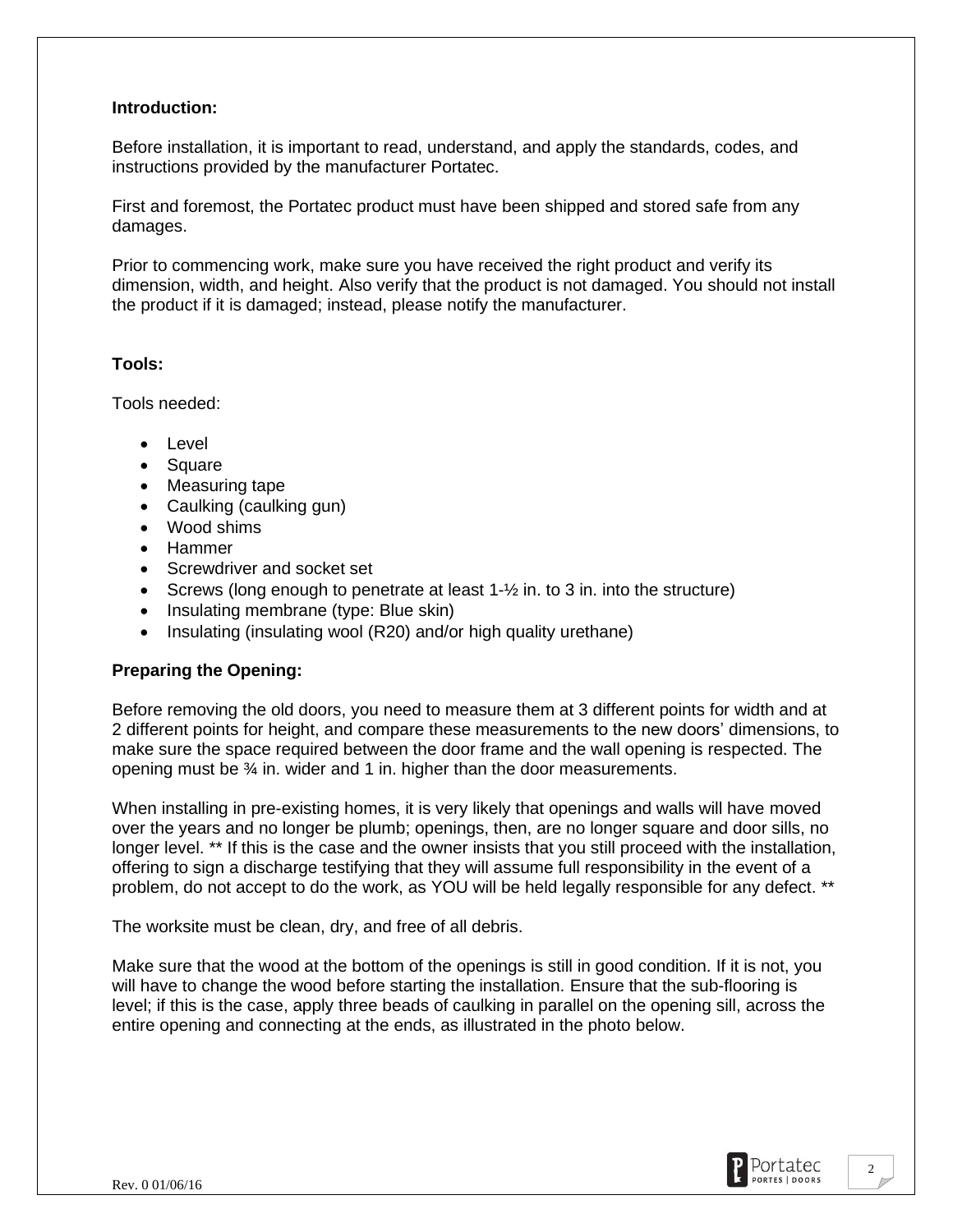

# **Preparing the Opening: With Door Sill Flashing**

You must install a wooden board (3/8'' x 6'' plywood) to create a 5 degree angle towards the outside to allow water to drain. A polyurethane spray foam was applied under the wood board and on the opening sill to prevent air circulation between the board and the flashing. A continuous self-adhesive membrane (ex: Blue Skin) was then installed across the sill and up the lower part of the jambs (minimum 1 foot high). For this type of installation, the product must be set on wood shims for water drainage.





Flashing with auto-adhesive membrane (across and up the lower part of the jambs).

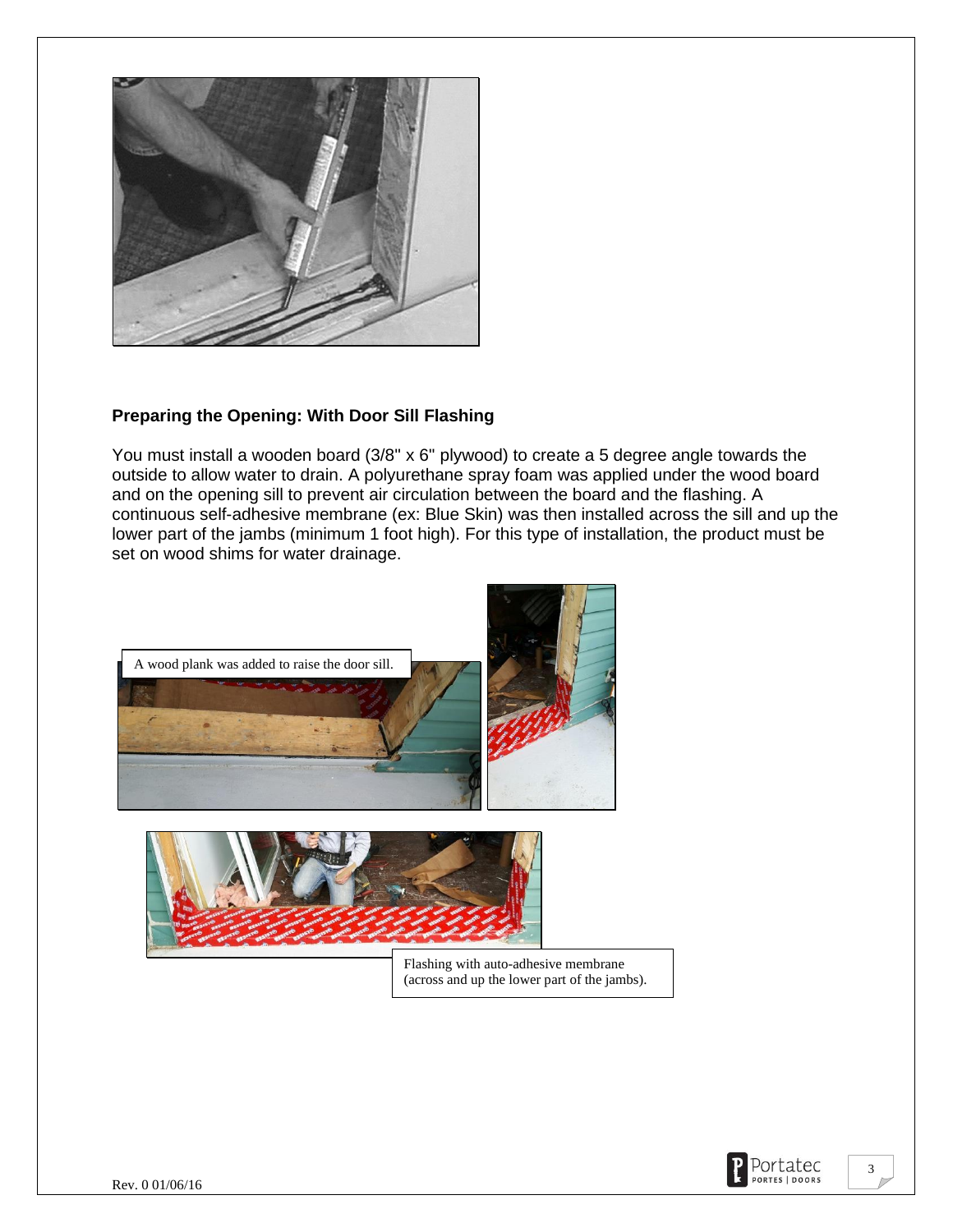# **Installing Portatec Products (Positioning of Wood Shims and Screws)**

**Basic Principles:** 

To ensure sufficient space between the frame and the opening:

- You must measure both diagonals to verify that the opening is square. Both must be equal.
- You must measure the opening vertically at three different points. The product's final vertical dimension (height) must correspond to the smallest opening dimension minus the required tolerance.
- You must measure the opening horizontally at three different points. The product's finished horizontal dimension (width) must correspond to the smallest opening dimension minus the required tolerance.







#### Doors must be installed:

Level: The sill is positioned horizontally and the height difference between the two sill ends must be no greater than 2 mm (1/16 in.).

Level all types of doors: it is essential that they are installed square and that the frame is not installed twisted (i.e. one corner toward the interior and one corner toward the exterior). Verify the alignment by using this method: stand on the outside of the door, with the door slightly open to see the space between the door and frame. Spacing must be the same from top to bottom to ensure an even pressure on the weather-stripping.

\*\* Never use the wall as reference to square or level a door. The product itself must be level and square to ensure maximum performance and proper functioning. \*\*

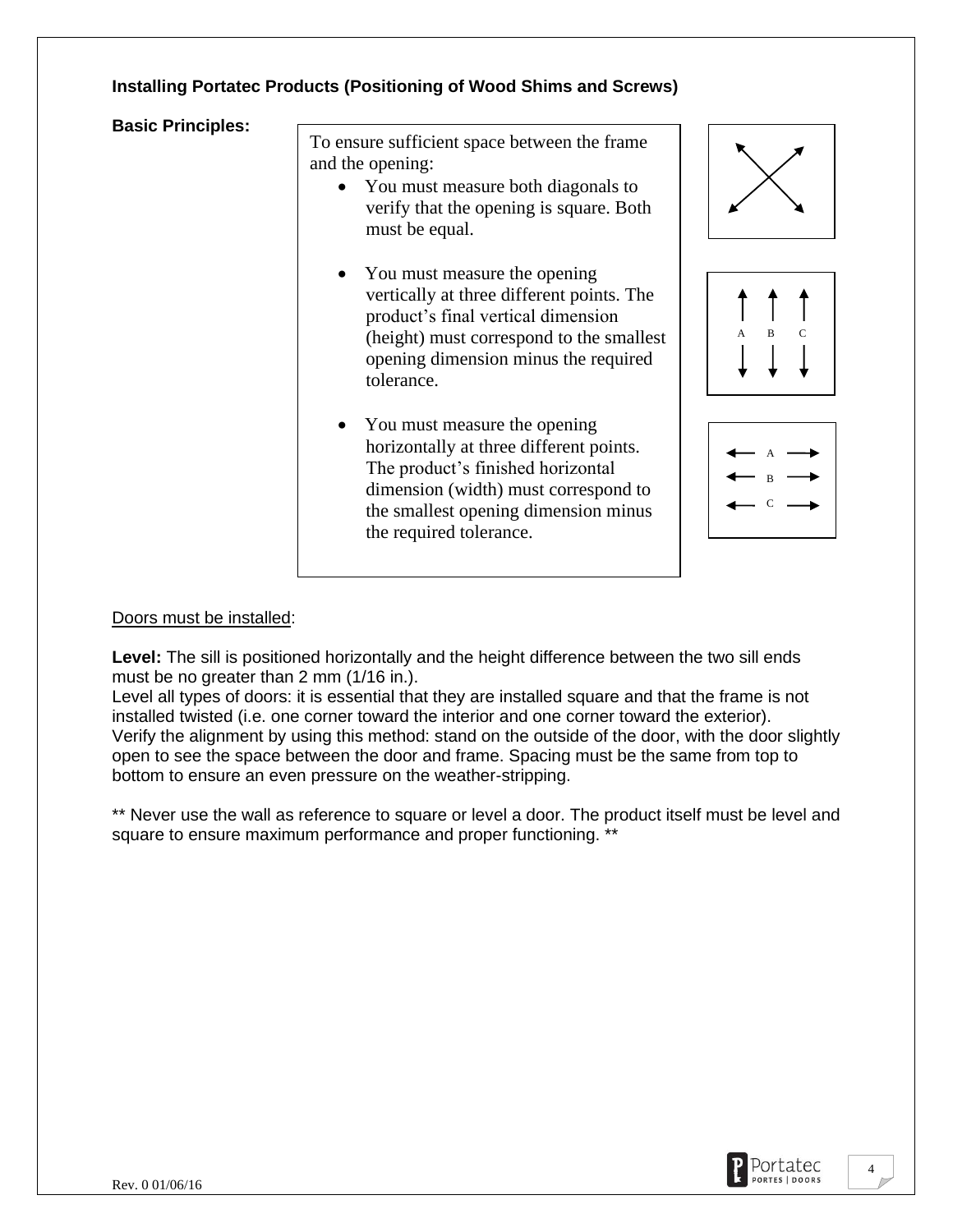

*In the above pictures, the weather-stripping is not evenly compressed from top to bottom, which may cause air and water infiltration and, therefore, frost during cold weather.* 

**Square:** Height and Width



All door models must be installed square; a space of 1/8 in. must be left around door slabs to ensure proper functioning and, as such, avoid long-term damages to the product.

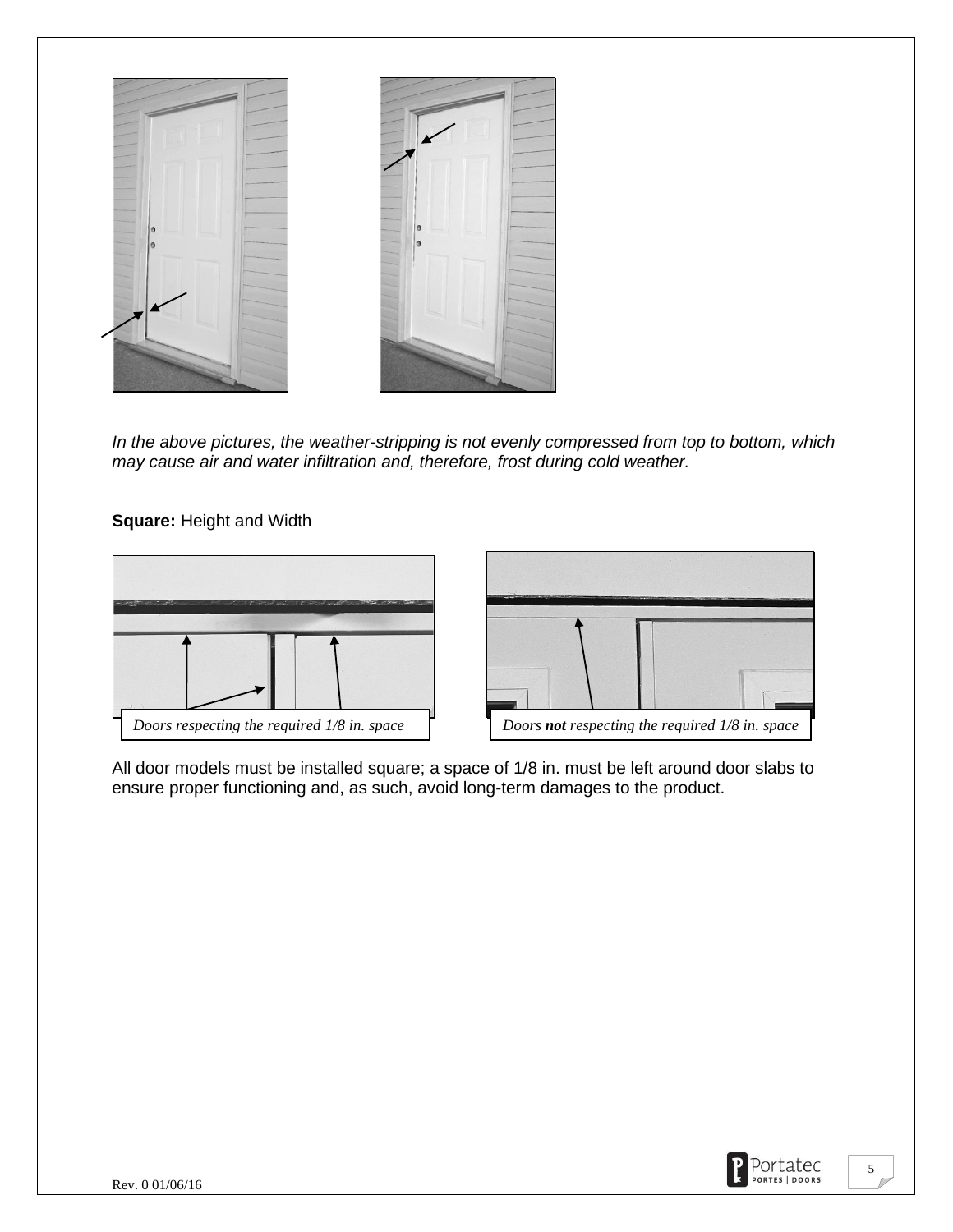# **Positioning of Wood Shims and Anchors by Door Model:**

**SINGLE DOOR**: The method presented below facilitates the installation and protects the longterm squareness of the door and of the structure.

**Wood Shims**: As explained earlier, the door can be set directly on three beads of caulking applied on the opening sill, from one jamb to the other. In most cases, however, you will have to insert wood shims under the sill. If you have to install a sill flashing, set the door on wood shims, as demonstrated on page 3. Insert wood shims by following this **6-point** sequence. For doors, shims must be inserted at both ends of the top and of the sill, to avoid any movement in the frame when operating the door. Wood shims must be inserted with the right thickness. If the thickness is insufficient, an opening will be created between the slab and the frame when screwing into the jamb, thus causing air infiltration (overall, the frame will curve toward the jamb).

It will create the opposite effect if wood shims are too thick: in that area, the opening between the slab and the frame will be too small, which could cause friction and, thus, product malfunction (overall, the frame will curve toward the slab).

*Never insert any wood shims at the top of any door model, to avoid pressure on the product.*



**Anchors:** You must first anchor the door jamb on the hinge side.

At points **4**: remove a screw from the hinge plate affixed to the door jamb and replace it with a countersunk screw long enough to penetrate at least 1½ in. into the side jamb (structure). We recommend a #8 screw (3½). \*\* Do not replace the screw in the T-nut. \*\*

At points **5:** install the screws into the frame (under the weather-stripping) all the way into the side jamb.

At points **6**: install the screws into the strike and side jamb.



6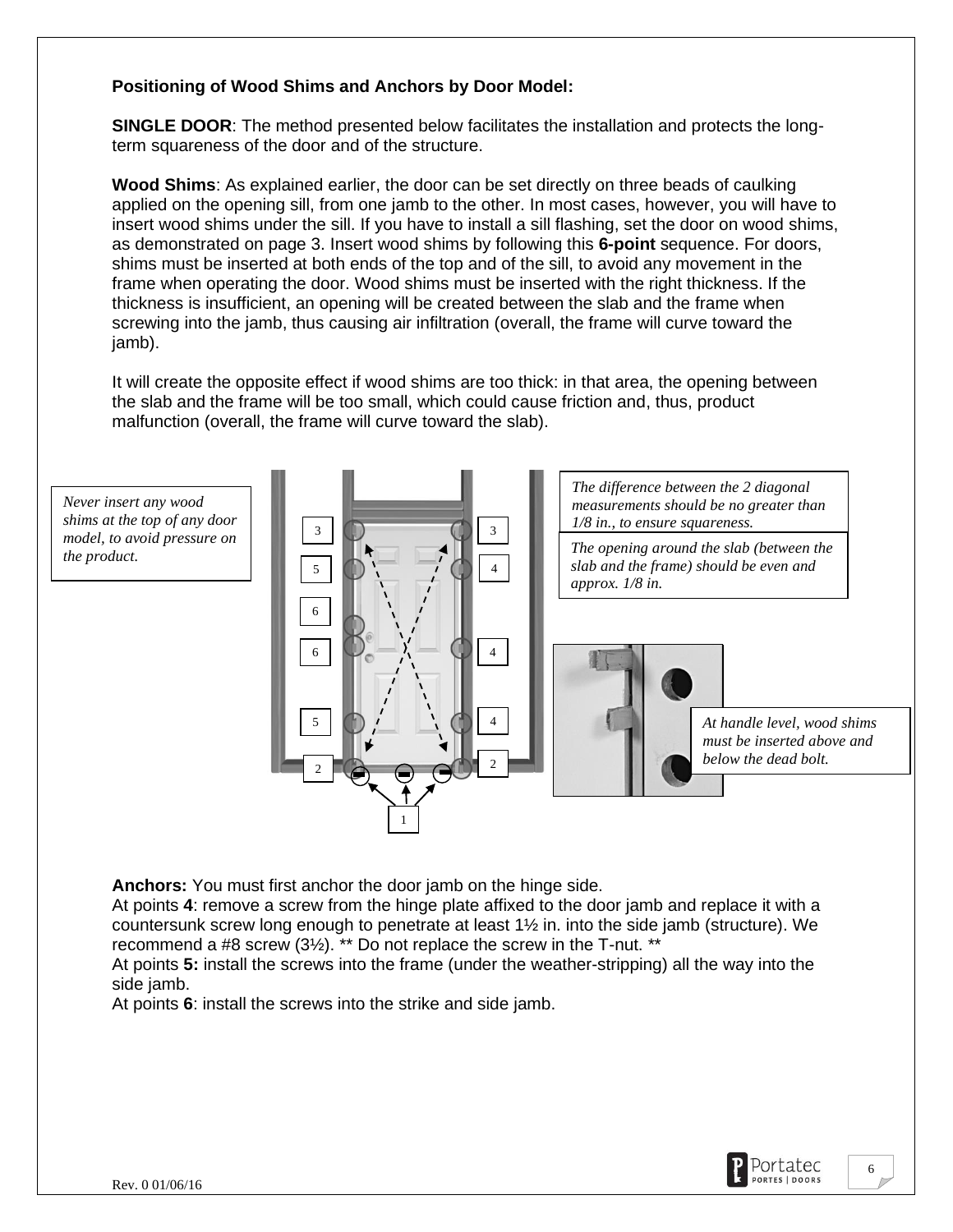# **DOUBLE DOORS**:



Install wood shims at the positions indicated above, following the 6-point sequence.

- First, insert wood shims as needed at the bottom (points **1**). This will keep the slabs positioned in the middle against the sill.
- Insert wood shims at both ends of the sill and of the top (points **2** and **3**). Level with wood shims until you obtain an even opening of 1/8 in. between the slabs and the frame. You should be able to operate the slabs easily and freely. \*\* Caution: insert supports under the slab when opening it to screw the hinges, to prevent the frame from toppling over. \*\* (points **4, 5,** and **6**).

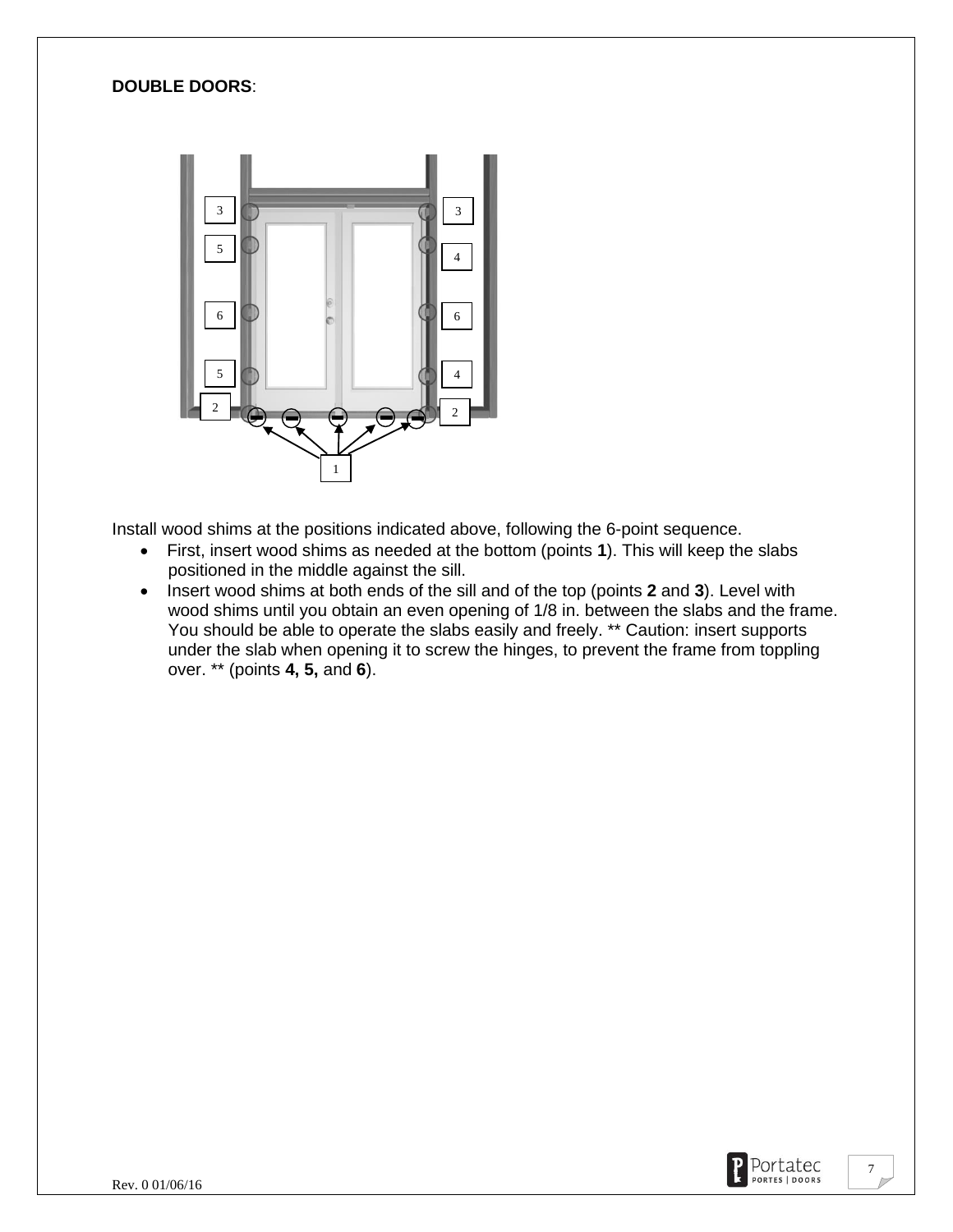## **DOOR WITH SIDELITE**:



With an extruded aluminium door, use installation brackets provided with Portatec product. You must install them near hinges and at same levels on opposite handle side. \*\* Do not install any at the top. \*\*

Insert wood shims at positions indicated above, following the 6-point sequence.

- First, insert wood shims as needed at the bottom (points **1**). This will keep the slabs positioned square against the sill.
- Insert wood shims at the bottom of the frame, at the back of the jamb on the handle side (points **2**). Level with wood shims until you obtain an even opening of 1/8 in. between the active slab and the frame.
- Insert wood shims near the top of the frame, at the back of the jamb on the hinge side (points **3**), to maintain the door in place. You should be able to operate the door easily and freely. \*\* Caution: do not open the door at an angle greater than 30 degrees until screws have been installed (points **4, 5**, and **6**). \*\*

#### Anchors:



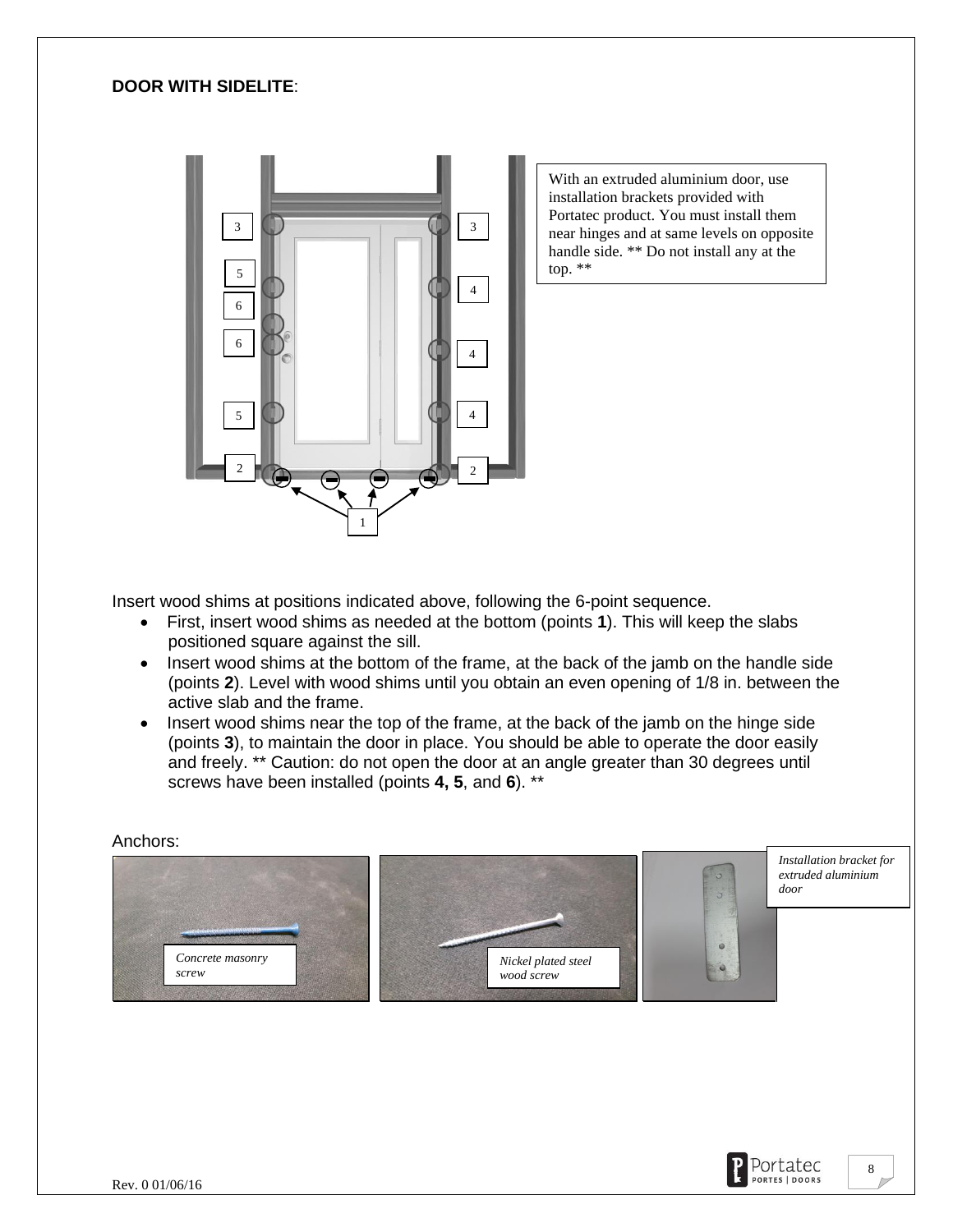You can use screws, or any other equivalent mechanical mean, to anchor doors to building frames. The above pictures show the two most commonly used screws.

## **Once the door is properly positioned and level, you will need to remove one screw per hinge and replace them with screws longer than 3". This way, the door frame will be well maintained in place in the house's structure.**

Here are the main required features:

- Sufficient resistance and quality for designated function;
- Compatibility with building frame and surrounding structure, to prevent corrosion (rust) on the anchors, the door frame, and the building frame;
- Non-corrosive material to avoid rusting and disintegration over time. Anchors must be coated with a corrosion-resistant product. This is all the more important when anchoring parts are inserted into acidic wood, such as sequoia (redwood), western red cedar, yellow cypress, or treated wood;
- Anchoring parts must be long enough to penetrate at least  $1\frac{1}{2}$  in. into the structure;
- For installation, the most commonly used screws are: nickel plated (silver) or cadmium plated (gold) steel wood screws #8 or, for masonry, steel masonry screw 3/16 in. (5 mm), which are typically plated or painted blue.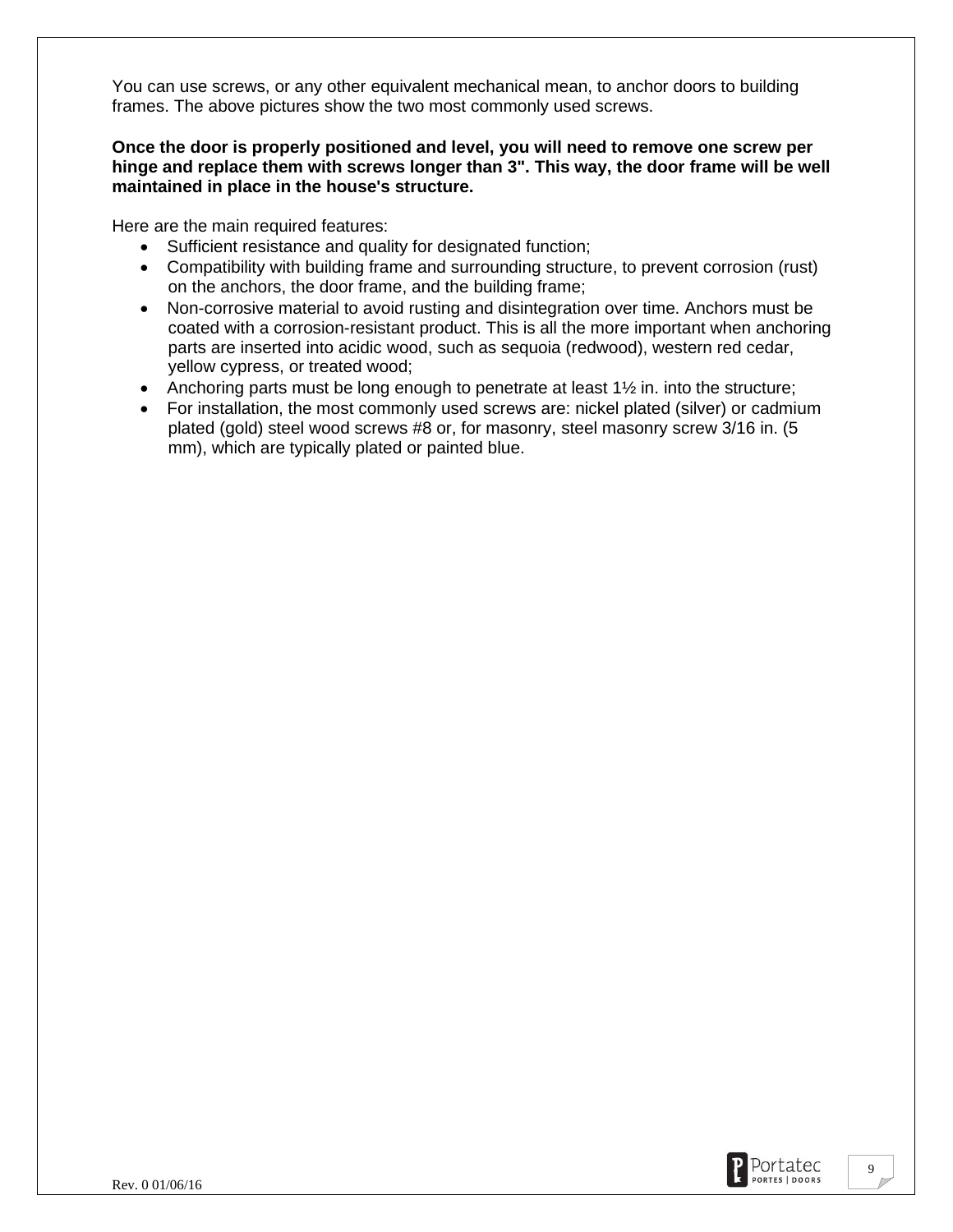# **Type de Materials to Use and Insulation:**



If you are using polyurethane spray foam, it must be at least 40 mm (1½ in.) thick to prevent water vapour. Satisfactory vapour resistance is obtained with two applications. Start by applying it on the inside; this way it will begin to dry while you do the outside application. The foam should not exert any pressure on the frame.

If you are using mineral wool, insert it into the voids using a cedar shingle but taking care not to compact it, otherwise the wool will lose its primary function, which is to insulate. If too compact, it may also exert pressure on the frame. The wool must be applied in successive layers. Finally, make sure it is applied continuously, to avoid any insulation gaps.

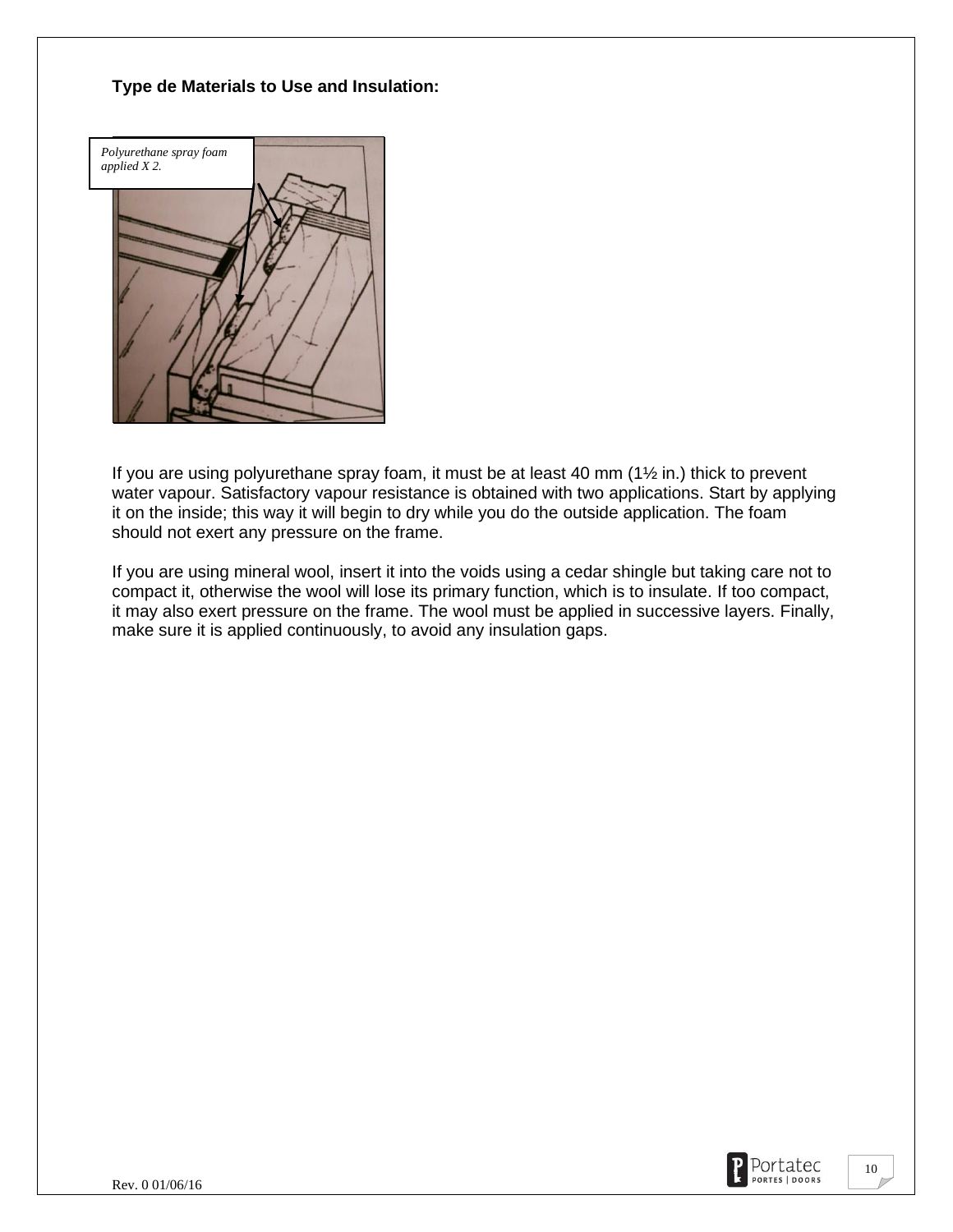For products with no exterior finish: it is important, when installing a product that will be finished later, to apply caulking at the top and bottom of the door frame; also, for door models with a mullion, caulking must also be applied to the mullion, to avoid water infiltration and material expansion.



# **Information on the Operation of Some Components and Product Maintenance (To Convey to Customer):**

**For doors with high performing astragal**: The astragal is easy to use. Activate the lever upward to open the semi-active door slab. To close it, only push on the slab at the level of the mechanism (as demonstrated below); the upper and lower rods should align with the sockets Then, activate the level downward to insert the rods into the sockets.

\*\* Do not attempt to close it by pushing on the door at the top or bottom; this may cause medium-term damages to the astragal and make it more difficult to operate. \*\* To ensure proper functioning of the astragal, it is important to occasionally open it and clean the bottom socket, where residues may accumulate over time.





*Maintenance: clean the bottom socket (to remove residues that may accumulate over time).*